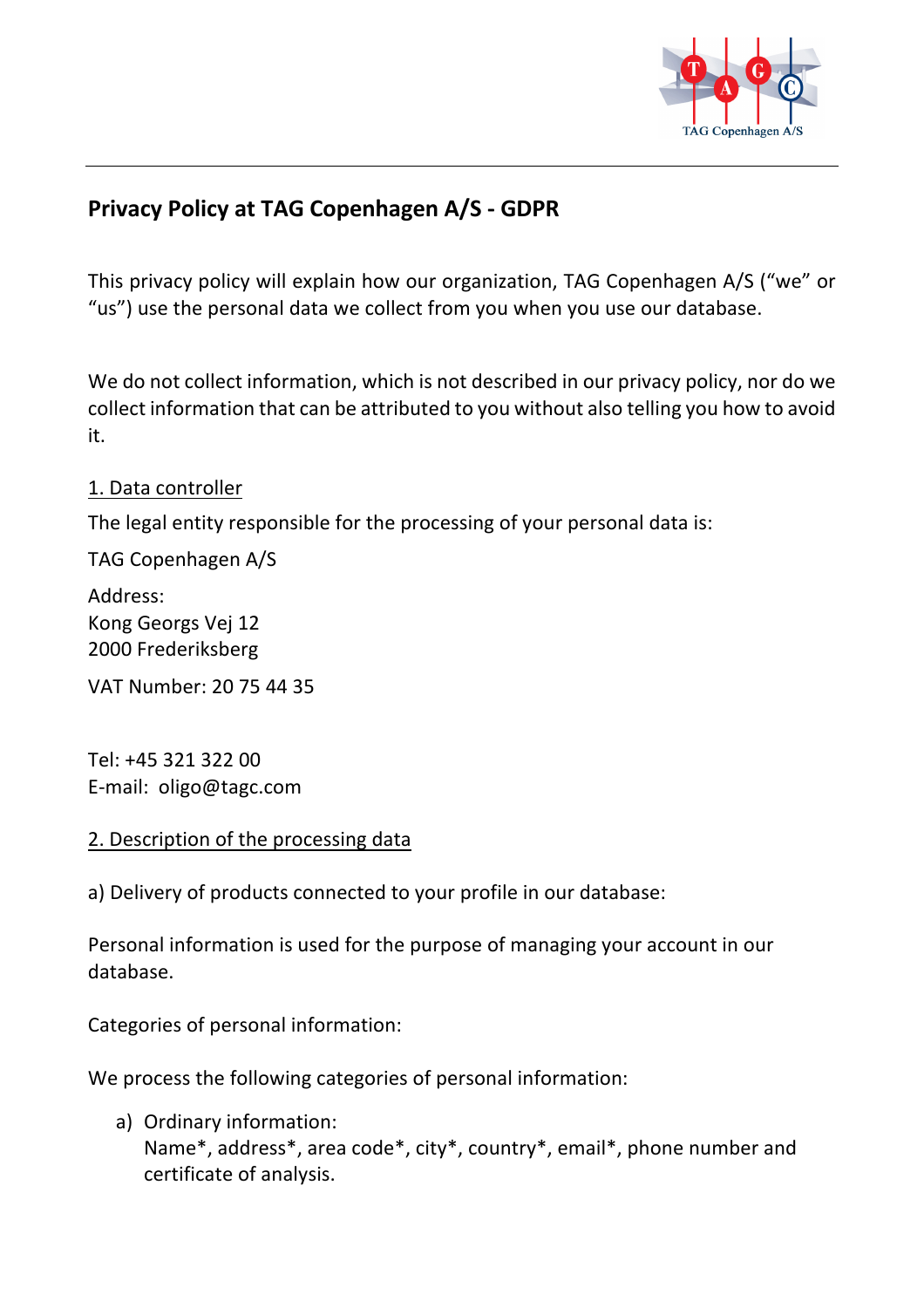

We process your information as described in the following:

• GDPR article 6.1.b (necessary for the performance of a contract to which you are a party)

## **Recipients**

We can share your data with:

• Our IT-supplier, which we cooperate with, including when placing an order, or other transfer of the content in our database.

#### Storage

Our company securely stores your data for as long as you are our customer for the purpose mentioned.

• Main data is stored for as long as they are relevant

## **Sources**

Our company collect data from following sources

• Directly from you

## 3. Optimizing and profiling

a) Marketing:

Personal information is used for marketing purposes, including targeting our communication with you, based on your areas of interest and focus and sending you relevant marketing if you have consented to this. For the purpose of targeting our marketing, we may compile personal information or profiling for the purpose of targeting our marketing.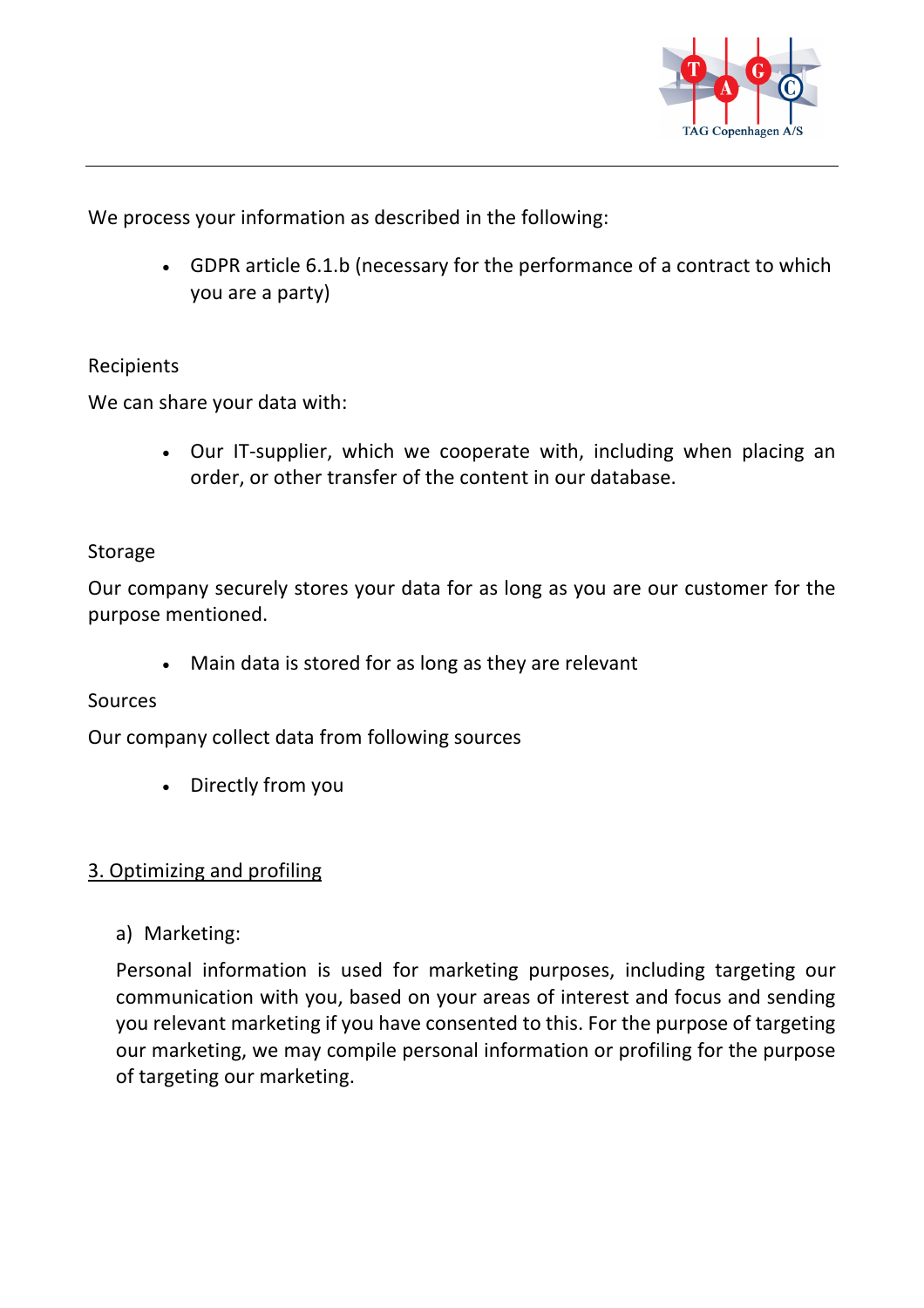

Categories of personal information:

We process the following categories of personal information:

a) Ordinary information: Name\*, address\*, email\*

Sources

Our company collect data from following sources

• Directly from you

We process your information as described in the following:

• GDPR article 6.1.b (necessary for the performance of a contract to which you are a party)

## Recipients

We can share your data with:

• Our IT-supplier, which we cooperate with, including when placing an order, or other transfer of the content on the website.

#### Storage

Our company securely stores your data for as long as you are our customer for the purpose mentioned.

• Main data is stored for as long as they are relevant

We process your information as described in the following:

• GDPR artikel 6.1.f (Necessary for the pursuit of TAG Copenhagen A / S 'legitimate interests, including: Marketing purposes